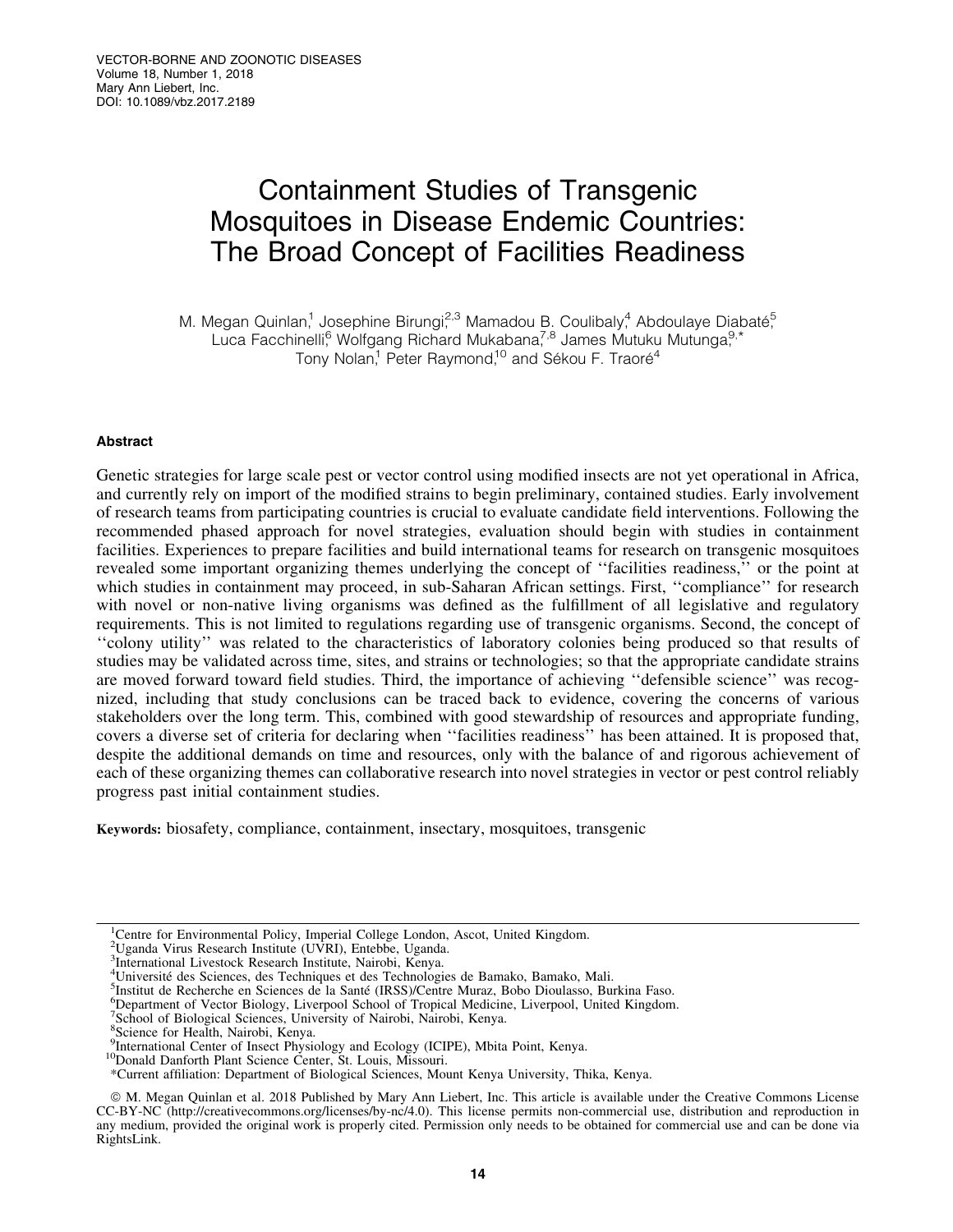#### Introduction

IVESTOCK AND HORTICULTURAL insect pests and some disease vectors have been suppressed or eradicated using irradiated, or in one case chemically induced, sterile insect release in several African countries over recent decades (Klassen and Curtis  $2007$ ).<sup>T</sup> Genetic strategies employing novel symbiosis, transgenesis, genome editing (*e.g.*, with TALENs or CRISPR-Cas9), or other modification<sup>‡</sup> for insect control, however, are still in the research phase in Africa and are not yet delivering the benefits of operational control programs. For the present, use of these novel approaches in field programs in sub-Saharan Africa would require import of the technology to establish colonies of transgenic strains, if not for producing them.

Several scientific expert groups have recommended a stepwise approach to genetic strategies beginning with studies in containment facilities, before field cages or confined field studies are employed to answer further research questions that may support open field release (NAPPO 2007, Benedict et al. 2008, AHTEG 2010, James et al. 2010, EFSA 2011, WHO/ TDR, and FNIH 2014, National Academies of Sciences, Engineering, and Medicine 2016).

A component of the work leading up to the Target Malaria project<sup>3</sup> was to develop the infrastructure and capacity for containment studies in African settings. Containment studies of modified insects take place within authorized facilities designed to restrict exposure of people and the environment to the study organism. Unlike biological containment for materials known to be infectious (OECD 2007, CDC 2009, Homer et al. 2013), containment for initial studies of transgenic organisms is due to lack of experience or knowledge at the early phases of research or technology development. In the case of novel mosquito strains, a phased approach also allows progressively more realistic conditions in which hypothesisdriven studies on safety, quality, and efficacy would be difficult to complete in field conditions (Ferguson et al. 2008), in part due to higher recapture rates than in open field studies, and thus more accessible data (Madakacherry et al. 2014).

Early involvement of research teams in countries with the targeted insect population is a critical part of this phased approach to evaluation of potential field interventions. This is especially true for interventions in public health that require some form of community consent, in this case targeting

<sup>‡</sup>TALEN are transcription activator-like effector nucleases and CRISPR are clustered regularly interspaced short palindromic repeats. While this article focuses on transgenic mosquitoes, most of the commentary applies to other methods employed in genetic strategies, although risks may vary.

malaria vector species (Chu et al. 2014, Kolopack et al. 2015). We describe broad principles that supported our research consortium's preparation for containment studies of transgenic mosquitoes in four African settings.

### Preparing for Containment Studies

Within this context, the collaboration described in this study—a discovery laboratory team moving toward an international research consortium—began working toward what we refer to as ''facilities readiness'' to prepare for containment studies with transgenic mosquitoes in Burkina Faso, Mali, Uganda, and Kenya. An important aspect of our preparation was to discuss and agree on some fundamental concepts. As with any good project management, early discussions about containment studies included agreements on data collection, analysis, and ownership; presentation and publication of results; and harmonized use of key terms. Early discussions with regulatory authorities also ensured that plans would be made within the national regulatory frameworks. (The process of establishing two-way dialog with stakeholders to achieve codevelopment of the technology is described in forthcoming publications.)

Early on we concluded that neither ''Good Laboratory Practice'' at the level of certification, nor a single international standard, such as ISO/IEC 17025 (ISO 2005), fits with the studies planned. There is no ''one standard'' that covers all aspects of the objectives of preparing containment facilities to study modified insects. The Arthropod Containment Guidelines developed over time by the American Committee of Medical Entomology (ACME/ASTMH 2003), however, proved invaluable guidance for preparations. These guidelines describe that Arthropod Containment Levels (ACLs) related more appropriately to containment of arthropods (including mosquitoes) than is found in descriptions of Biosafety Levels based on microbiological and pathogenic hazards (Scott 2005, Tabachnick 2006, CDC 2009). The guidelines recommend ACL-2 for uninfected transgenic mosquitoes. ACL-2 indicates several design features and stringent procedures to physically isolate the study organism from the open environment and guard against release of any viable life stages from the facility. The key components of ACL-2 and specific corresponding measures are shown in Figure 1.

Although the guidelines were useful, there was no single standard or even term that gave the sense of reaching the point in preparations when an import permit could be sought. Biosafety implies the management of risks associated with the use of ''any living organism that possesses a novel combination of genetic material obtained through the use of modern biotechnology'' (UNEP 2000). However, biosafety is a term used differently in various contexts, and translated differently among languages (Waage and Mumford 2008, WHO and CBD 2015, Quinlan et al. 2016a). We adopted a new term, ''facilities readiness,'' to express three underpinning concepts: ''compliance,'' ''colony utility,'' and ''defensible science.'' Each concept supported our efforts toward being confident and reliable researchers of a novel technology, beginning with studies in containment.

## **Compliance**

We approached the concept of ''compliance'' as the fulfillment of all legislative and regulatory requirements—and

<sup>&</sup>lt;sup>†</sup>These pilot and field programs have taken place at various times in Ethiopia, Kenya (Lounibos 2003, McDonald et al. 1977), Libya, Mauritius (Seewooruthun et al. 2000), Morocco, Nigeria (Oladunmade et al. 1990), Reunion, Senegal (Dicko et al. 2014), South Africa, Sudan, Tanzania (Vreysen et al. 2000) and Tunisia (Chakroun et al. 2015) against various spp. of tsetse fly, New World screwworm (Lindquist et al. 1992), Mediterranean fruit fly (Enkerlin 2005), date or carob moth, codling moth, diamond back moth, and vector spp. of mosquitoes (*Anopheles arabiensis* and *Aedes aegypti*). {

Target Malaria (www.targetmalaria.org) is a nonprofit research consortium committed to developing an innovative approach to reduce the number of malaria vector mosquitoes and therefore the transmission of the disease, complementary to other control methods. Some of those in the research consortium reported in this study continue to work together in this project.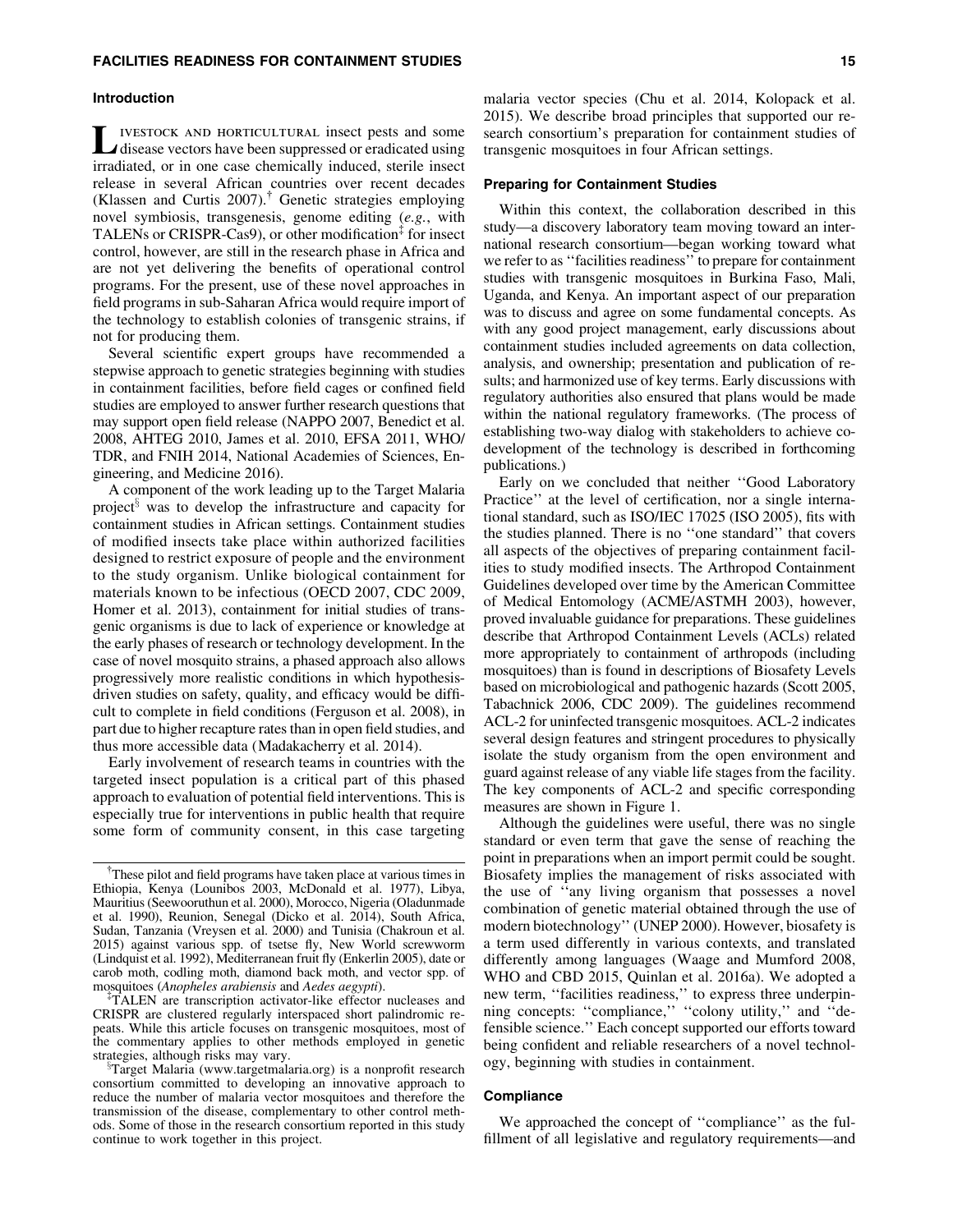## 16 QUINLAN ET AL.



FIG. 1. Key components of arthropod containment level 2 containment and example measures relevant to transgenic mosquitoes.

the underlying intentions of the requirements—for studies on novel or non-native living organisms; in this case, transgenic malaria vector mosquitoes. For research on and use of transgenic organisms, a separate biosafety framework was established in the majority of the signatory countries to implement the Cartagena Protocol on Biosafety to the Convention on Biological Diversity (UNEP 2000).\*\* This often operates through the National Biosafety Authority (NBA) responsible to make decisions under the national biosafety framework, for example the Agence Nationale de Biosécurité and the Comité National de Biosécurité in Burkina Faso and Mali, respectively. We talked about intentions of regulations because biosafety frameworks generally were developed in the context of crop biotechnology and aspects of the regulations may not apply to mosquitoes, whereas the underlying principles remain relevant. Once a specific study or import approval is granted, compliance includes the fulfillment of any terms and conditions of approval by the NBA for facilities or studies therein. This may be at the time of the import or studies, or subsequently, as indicated by the regulatory authorities.

In addition to regulations under the biosafety framework, there are multiple laws, decrees, and guidelines relating to research, public health interventions, biotechnology businesses, and so forth, before importing or studying a novel mosquito strain, including: research permits for originating and/or recipient institutes; shipping requirements for biological material; material transfer agreement specifications of the country or exporting/importing institute; intellectual property control; regulations on collecting, rearing, and releasing mosquitoes that are a potential vector of human disease; and non-native species restrictions.

Because the NBA often works through a committee comprised of representatives from the various ministries and authorities, such additional requirements will probably be highlighted in the course of reviewing an application for import or studies of a transgenic organism. These other regulations may not be rationalized with a biosafety framework,

<sup>\*\*</sup>A separate framework is not a requirement of the Protocol, but advocacy groups and considerable funding encouraged this approach. Some countries are considering a more comprehensive riskbased framework that could address other sources of biological risks, particularly in light of emerging techniques and technologies that are not strictly covered by the Protocol and generally have encountered a gap or uncertainty in the regulatory pathway.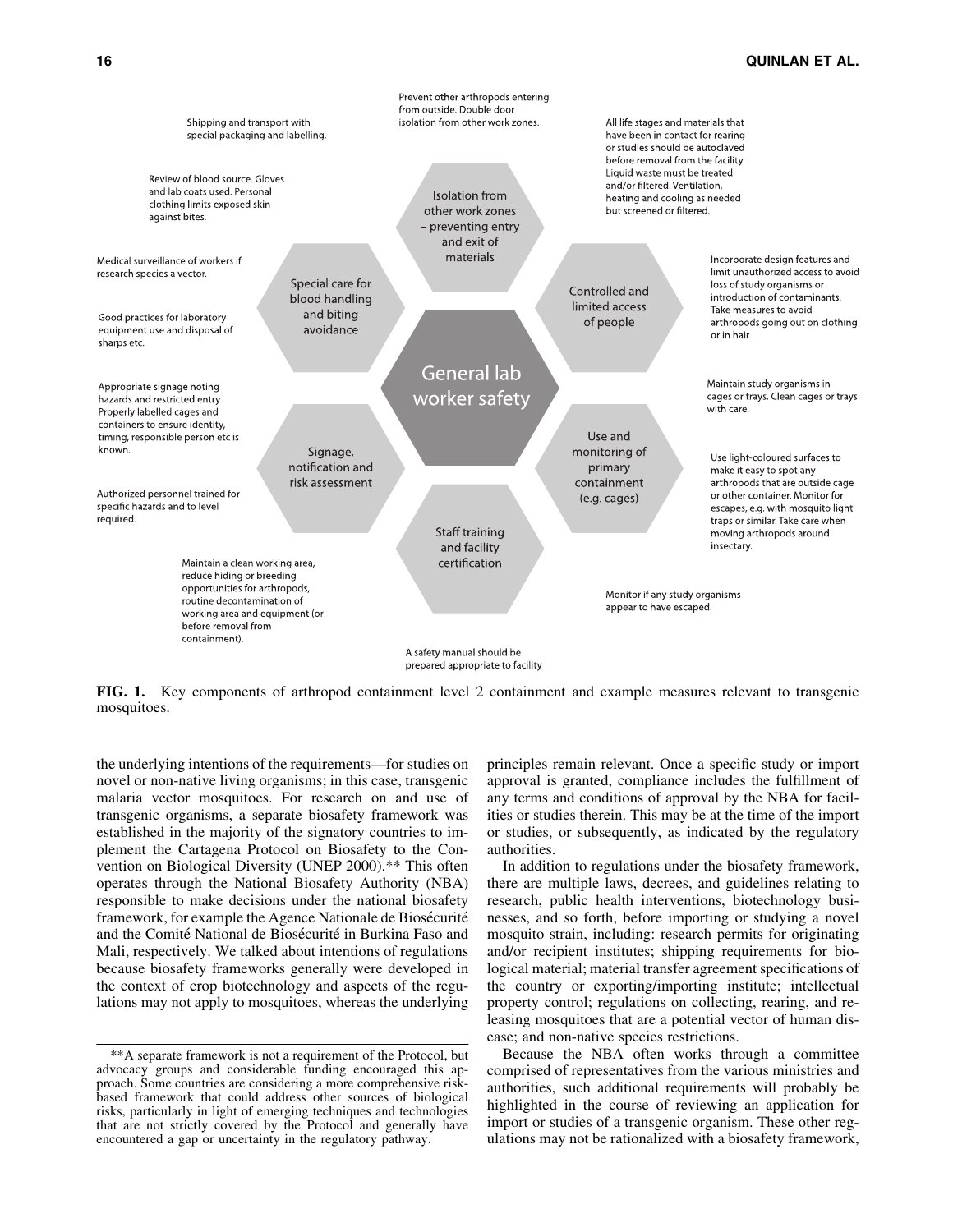## FACILITIES READINESS FOR CONTAINMENT STUDIES 17

however, because the Cartagena Protocol came into force much later than many other national regulatory requirements. Therefore, we chose to obtain advice from legal and regulatory experts in the region before submitting an application, to identify any gaps in compliance with national regulations during our preparations. Local or subregional requirements might also be imposed (Beech and Miller 2014), although most of these will be related to construction of a facility.

The requirements for hosting a containment facility (availability of land for the construction, connection to water and electricity services, and existing emergency and security services) are generally linked to an institution and a prerequisite to applying for a research or import permit; permits for field studies also require a local hosting institution. Under the biosafety framework in many countries, there would need to be an Institutional Biosafety Committee (IBC), with its membership notified to the country's NBA. In Kenya, for example, the IBC serves as a communication liaison to consult with the NBA in preparation of applications for containment studies. Once authorization is granted, the IBC may be further involved to perform internal audits and document overall compliance with the terms and conditions of authorization. This may be scheduled to target certain critical activities, or be conducted without notice as "spot audits" to monitor ongoing activities. If the principal investigator (PI) of the study is a member of the IBC, it may facilitate answering questions, but the PI should avoid conflict of interests in that role. Additional members of an IBC may be needed to add expertise on mosquito biology, vectored disease control, and public health research.

While some countries may certify a facility to a specific containment level and allow annual reporting of studies, other countries require that an application detailing each study to be conducted in the facility be submitted to the NBA for review and approval. Whatever the framework, our experience is that, to a large degree, ongoing monitoring of compliance with terms and conditions of approvals relies heavily on the researchers themselves, or the IBC. This is an approach followed in parts of Europe as well. This responsibility further indicates the usefulness of proper documentation of monitoring and compliance, or ''defensible science,'' hereunder discussed, to justify the trust placed in the research institution forthis role. Some aspects of compliance are also relevant to ''colony utility,'' including maintaining the integrity of study organisms in terms of genetic identity as well as not losing any material under study.

Compliance may include formal notification of activities and public engagement, under the terms of regulations. While public engagement on a regulatory decision is less often required for work inside containment (versus field trials), good practice may include providing opportunities for public education to support more informed participation as the technology moves into the next stages (Quinlan et al. 2016b), as well as stakeholder engagement aimed at genuine two-way dialog, and not only compliance.

A final aspect of compliance is good stewardship of the project resources, financial transparency, and progress reporting. Detailed requirements for this aspect generally appear in the funding or collaboration agreement.

## Colony Utility

A perhaps obvious, but not often articulated, concept is that of ''colony utility.'' We defined this as maintaining and

monitoring the identity and quality of mosquitoes being produced so that results of studies may be compared across time (through generations, and over months or years), sites (various laboratories), and strains or products. Comparable results are not always harmonized. A collaborative effort has to contend with differences between facilities and work styles of already-existing research teams that may not have previously worked together. Natural variation within the same species of *Anopheles* influenced by the wild-type stock being used could cause variation in study results. Such variations may affect subsequent field outcomes as well as early phase study results (Yeap et al. 2013).

We decided to systematize the culturing methods to the degree possible while allowing for local procurement of diet, despite diet being a significant factor (Gilles et al. 2011). Although the vector species under study require a set range in temperature (Bayoh and Lindsay 2003, 2004) and humidity in the insectary, attempting to replicate with precision a narrow range of all of the environmental conditions in each containment facility was rejected as unnecessarily onerous and costly; studies requiring this could be done in more expensive facilities with environmental chambers. Instead, each site aims for similar output quality indicators (Mumford et al., 2018). The most manageable yet informative indicators were selected over the course of 2 years' discussion and trials and are now incorporated into a bespoke insectary database covering every generation produced.

Even when aligning quality assurance, diverse facilities may be working with field-caught populations that naturally vary in some phenotypic if not always genetic characteristics (Paton et al. 2013). To establish the relationship among these indicators for each population colonized for studies, a benchmarking procedure was established (Valerio et al. 2016a). Each laboratory population may be compared on different diet regimes by measuring wing length and development rate. This initial benchmarking will tell the research team whether significant differences are inherent to the various populations, whether they are related to something other than diet and larval density, and whether study results may be analyzed without adjustment across sites. Consistent differences could be expressed in calibrations to adjust findings across sites. Once benchmarking is completed, it is important for routinely used laboratory consumables such as diet to be procurable locally, and from a consistent source, for ease of laboratory management and standardization.

A further factor in colony utility, which was noted for compliance as well, is whether one actually knows with certainty the identity of the mosquitoes used in any given study, at any given location, for any given time. To address this, our consortium adhered to a two-step colony establishment procedure following field collection. Field-caught gravid females are kept separate past egg laying, and sample progeny from the same family are submitted for species confirmation using PCR to eliminate the small possibility of hybrids in the colony. Routine sampling every few generations continues to confirm identity of the colonies, although in most cases facilities are single use and possibility of strain contamination is low. Monitoring for free-flying mosquitoes, with identification at genus level to determine if entering from outside or from the research colony, is recorded in the same database for quality indicators. This could be increased to species identification of all free fliers if the distinction is not clear. Another way to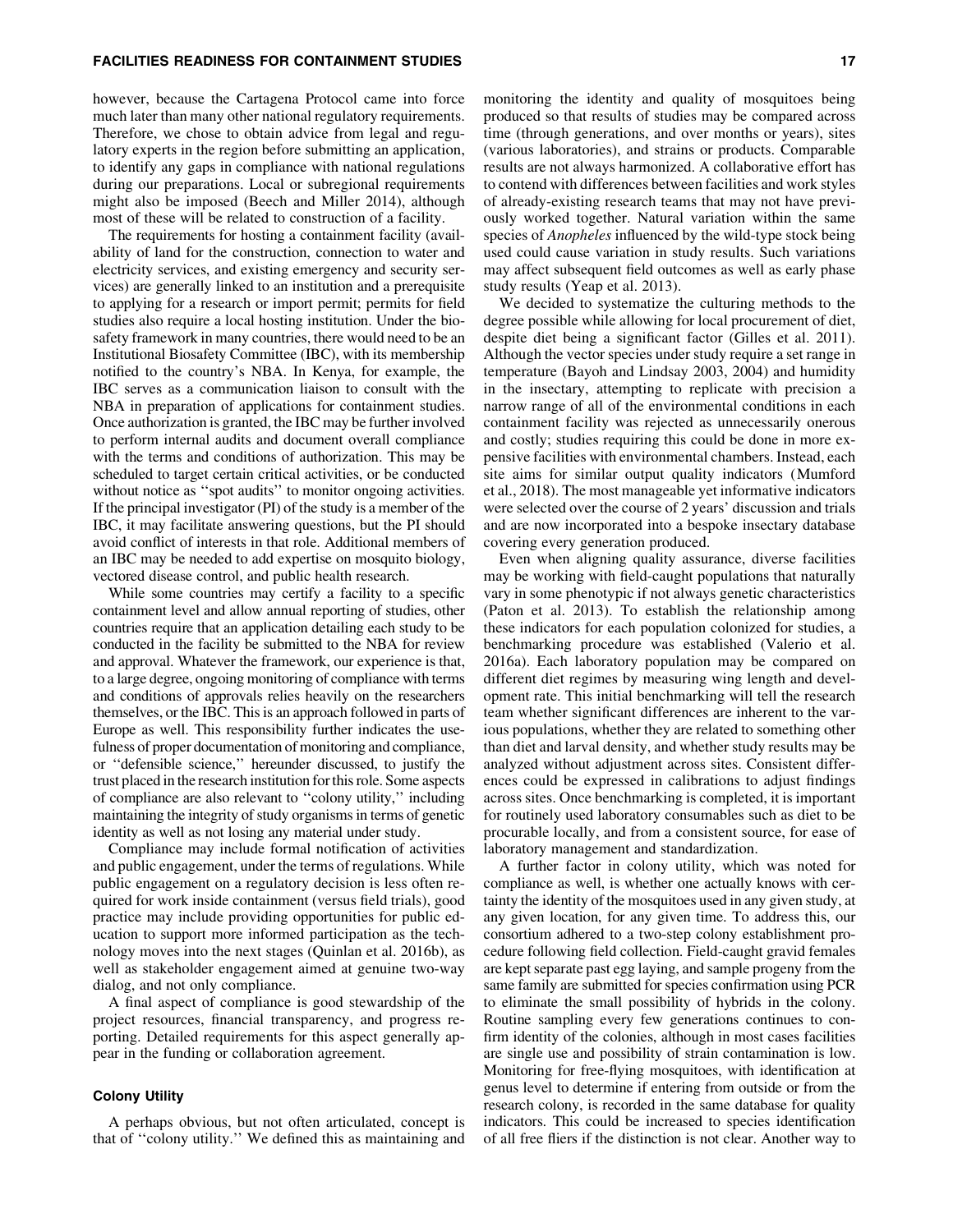ensure cross-site harmonization is to agree a single method of polymerase chain reaction (PCR), or alternative validated method for genetic identification, such as loop mediated isothermal amplification (LAMP), for species and strain identity, and to compare interpretation of results. To maintain ''defensible science,'' all of these steps toward colony utility should be documented for clear understanding into the future.

The utility factor is, of course, closely linked to enabling researchers to adequately answer questions, or verify predictions and assumptions (Valerio et al. 2016b), to then properly select the best transgenic strain to take forward into a multilaboratory study or confined field trial, with introgressions into each local wild-type strain. The expense of later-stage studies would prohibit progressing numerous candidates.

#### Defensible Science

We understand "defensible science" as providing evidence of maintaining identity of the biological materials; agreeing and managing the documentation of compliance, study designs, methods, and results; and maintaining training and staffing records. All of these should be accomplished in a manner that can be traced back to each transgenic insertion event, but also each step in product development, such as shipping strains. The objective is to provide clear, repeatable, reliable, and accessible evidence appropriate to the interests and concerns of various stakeholders, over the long term. This concept also is not entirely new (Guindo et al. 2012 describe documentation for preparation for clinical trials), although not always articulated sufficiently in research consortia. This requires staff who are well trained and committed to achieving a standard beyond what is generally practiced. However, given the anticipated use of the transgenic or otherwise-modified mosquito itself as the intervention technology, the necessity of documentation of the colonies in use increases dramatically from the level of data compilation undertaken for research alone.

At the beginning of the collaboration, agreement was sought on what type, timing (in relation to other events and in frequency), and level of documentation would be needed to achieve defensible science. A simple template was elaborated in Excel $^{\circ}$ , the wild-type colony record, to record and organize details about the establishment of colonies from the target populations of mosquito vector species (Quinlan et al. 2016c). Similarly, a certificate of analysis was developed that covers all aspects considered important for material transfer, confirmation, and maintenance of research strains. These certificates are in addition to the conventional material transfer documentation required for shipping mosquito eggs in secure, tracked, and environmentally maintained conditions. Data on samples from the field population, the field-caught colony established in the laboratory, and the transgenic strain were included in the insectary database. The key quality indicators to show the maintenance of colony utility were also incorporated into the database (Mumford et al., in this issue), to be recorded with the setup of each cage. A standard operating procedure (SOP) was prepared to harmonize use of laboratory notebooks, while SOPs on other methods and study protocols instruct the teams on data management, templates, and electronic backup.

The choice of parameters reflected not only the need for answering study questions that would allow researchers to move on to the next phase, but also covered data useful for regulatory purposes and to populate or validate models used for internal risk assessments and management. Our aim is that all decisions during development of the ultimate goal technologies or product(s) are documented and the reasoning for the decisions are clear; methodologies are always described; and all data can be traced back to laboratory notebooks, field notes, or original data templates for at least 5 years into the future. Finally, when hands-on training is complete or the actual studies begin, use of data templates and timely data review and analysis further support work standards and expectations on a daily basis. Shared access to data and timely analysis can provide further insurance against misunderstandings or disjointed work plans more efficiently than further meetings or discussions after the foundation for collaboration has been laid. The defensible science aspect of the preparation of the facilities and the research teams is illustrated in Figure 2.



FIG. 2. Components of facilities readiness preparations leading to reliable study results and defensible science.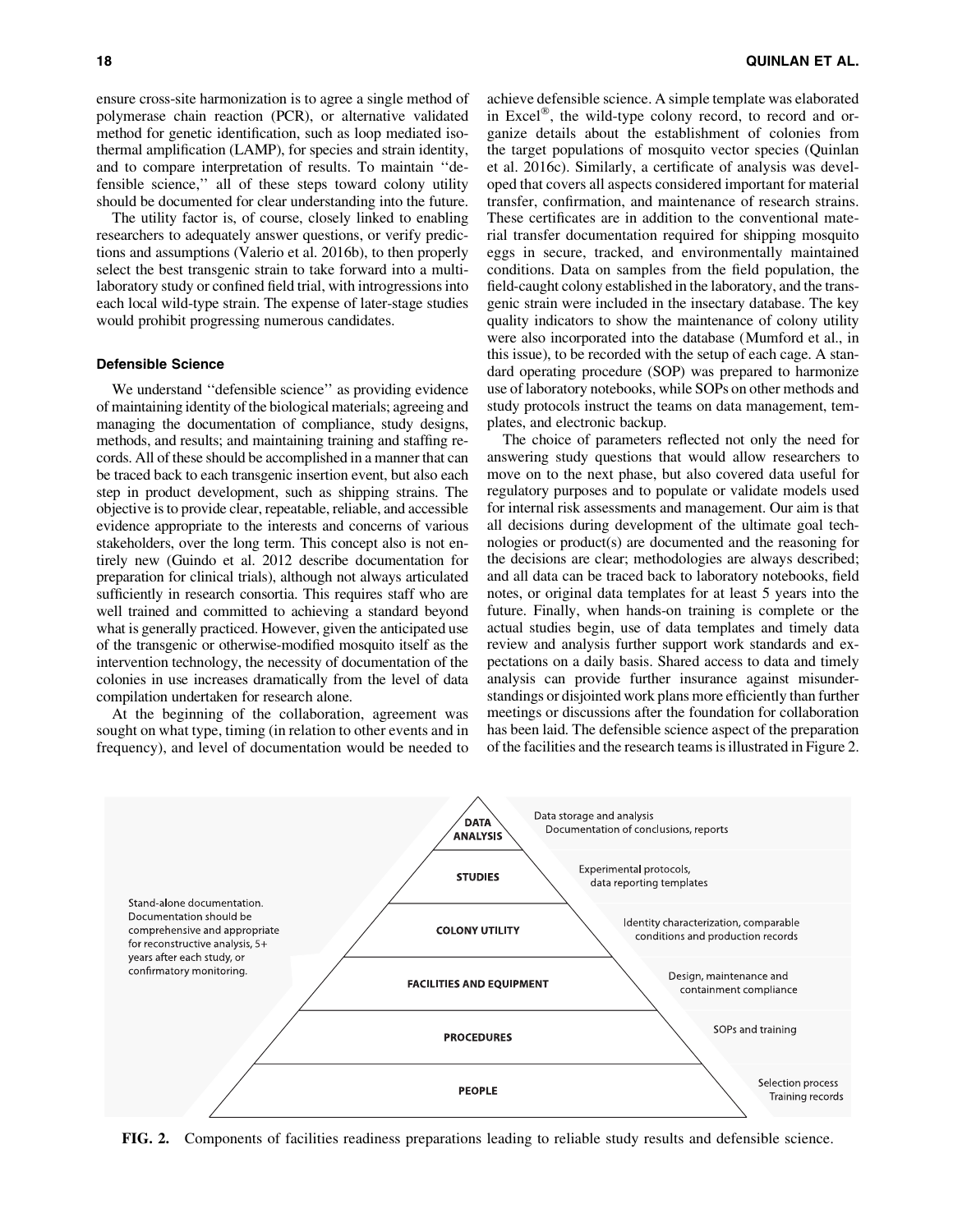### FACILITIES READINESS FOR CONTAINMENT STUDIES 19

The documentation of these components does not leave them static, but rather each adjustment made during operations should be documented and explained. Choices made in terms of procedures, equipment, and even facility design should be reviewed over time to ensure their effectiveness to reach the targeted objectives in terms of containment and colony utility. This also means that such objectives should be clearly described at the very beginning, based on a detailed risk analysis, thereby tying defensible science back to compliance and colony utility.

## Discussion

We describe in this study, and in another article focusing on operational details (Quinlan et al., 2018), a process of preparing for studies in containment and achieving ''facilities readiness,'' before import of transgenic mosquitoes to a sub-Saharan Africa site. The process described is an example of moving from a discovery laboratory team to an international partnership with African research teams and facilities. There are a number of design features and procedures in an authorized facility to ensure achieving a suitable level, such as ACL-2 (Fig. 1). However, it is through shared learning and recognition that, as highlighted in Figure 2, people are the foundation of such a preparation that real progress was made. Reaching agreement on appropriate indicators for colony utility and the necessary documentation for defensible science takes time, yet can build trust and prevent later misunderstandings. Planning for and monitoring compliance also requires rigorous attention, resources, and time. If the practices learned from this experience are followed, however, the preparation process in other locations or for other genetic strategies may be facilitated.

Careful and considered preparations for the broad concepts of compliance, colony utility, and defensible science have laid a foundation for future progression of promising technologies from laboratory to field. It is proposed that, despite the additional demands on time and resources, only with the balance of and rigorous achievement of each of these organizing themes can collaborative research into novel strategies for vector control reliably progress past initial containment studies.

#### Acknowledgments

This collaborative work was largely funded by a grant from the Foundation for the National Institutes of Health (FNIH) through the Vector-Based Control of Transmission: Discovery Research (VCTR) program of the Grand Challenges in Global Health (GCGH) initiative of the Bill & Melinda Gates Foundation (BMGF). All authors confirm there is no conflict of interest regarding reporting on this experience or carrying out the work, and that the funder did not limit their ability to develop the approach described. The authors also wish to thank Rebecca Murphy for editorial support and John Mumford for article review.

## Author Disclosure Statement

No competing financial interests exist.

## **References**

ACME/ASTMH (American Committee of Medical Entomology/ American Society of Tropical Medicine and Hygiene).

- AHTEG (Ad Hoc Technical Expert Group on Risk Assessment and Risk Management). Risk assessment of living modified mosquitoes. In: Convention on Biological Diversity, ed. *Guidance on Risk Assessment of Living Modified Organisms*. Montreal, Canada: Secretariat of the Convention on Biological Diversity, United Nations Environmental Programme, 2010:80–94.
- Bayoh MN, Lindsay SW. Effect of temperature on the development of the aquatic stages of *Anopheles gambiae* sensu stricto (Diptera: Culicidae). Bull Entomol Res 2003; 93:375–381.
- Bayoh MN, Lindsay SW. Temperature-related duration of aquatic stages of the Afrotropical malaria vector mosquito Anopheles gambiae in the laboratory. Med Vet Entomol 2004; 18:174–179.
- Beech C, Miller T. Risk analysis and the regulation of transgenic insects. In: Benedict MQ, ed. *Transgenic Insects: Techniques and Applications*. Wallingford, UK: CABI, 2014:319–336.
- Benedict M, D'Abbs P, Dobson S, Gottlieb M, et al. Guidance for contained field trials of vector mosquitoes engineered to contain a gene drive system: Recommendations of a scientific working group. Vector Borne Zoonotic Dis 2008; 8:127–166.
- CDC (Centers for Disease Control and Prevention). *Biosafety in Microbiological and Biomedical Laboratories*, 5th edn. Atlanta, GA: CDC, 2009.
- Chakroun S, Skander M, Lebdi KG. Sterile insect technique against date moth *Ectomyelois ceratoniae* Zeller 1881, in Tunisia: Research of gamma radiation sterilising dose. Int J Sci Res Eng Technol 2015; 3:55–62.
- Chu KM, Jayaraman S, Kyamanywa P, Ntakiyiruta G. Building research capacity in Africa: Equity and global health collaborations. PLoS Med 2014; 11:e1001612.
- Dicko AH, Lancelot R, Seck MT, Guerrini L, et al. Using species distribution models to optimize vector control in the framework of the tsetse eradication campaign in Senegal. Proc Natl Acad Sci U S A 2014; 111:10149–10154.
- EFSA (European Food Safety Authority). Genetically modified animals. 2011. Available at www.efsa.europa.eu/en/topics/ topic/gmanimals.htm
- Enkerlin WR. Impact of fruit fly control programmes using sterile insect technique. In: Dyck VA, Hendrichs J, Robinson AS, eds. *Sterile Insect Technique: Principles and Practice in Area-wide Integrated Pest Management*. Dordrecht, Netherlands: Springer, 2005:651–676.
- Ferguson HM, Ng'habi KR, Walder T, Kadungula D, et al. Establishment of a large semi-field system for experimental study of African malaria vector ecology and control in Tanzania. Malar J 2008; 7:158.
- Gilles JRL, Lees RS, Soliban SM, Benedict MQ. Densitydependent effects in experimental larval populations of *Anopheles arabiensis* (Diptera: Culicidae) can be negative, neutral, or overcompensatory depending on density and diet levels. J Med Entomol 2011; 48:296–304.
- Guindo MA, Shott JP, Saye R, Diakité ML, et al. Promoting good clinical laboratory practices and laboratory accreditation to support clinical trials in sub-Saharan Africa. Am J Trop Med Hyg 2012; 86:573–579.
- Homer LC, Alderman TS, Blair HA, Brocard A-S, et al. Guidelines for biosafety training programs for workers assigned to BSL-3 research laboratories. Biosecur Bioterror 2013; 11:10–19.
- ISO (International Organization for Standardization). ISO/IEC 17025: 2005. General requirements for the competence of testing and calibration laboratories. 2005. Available at www .iso.org/standard/39883.html